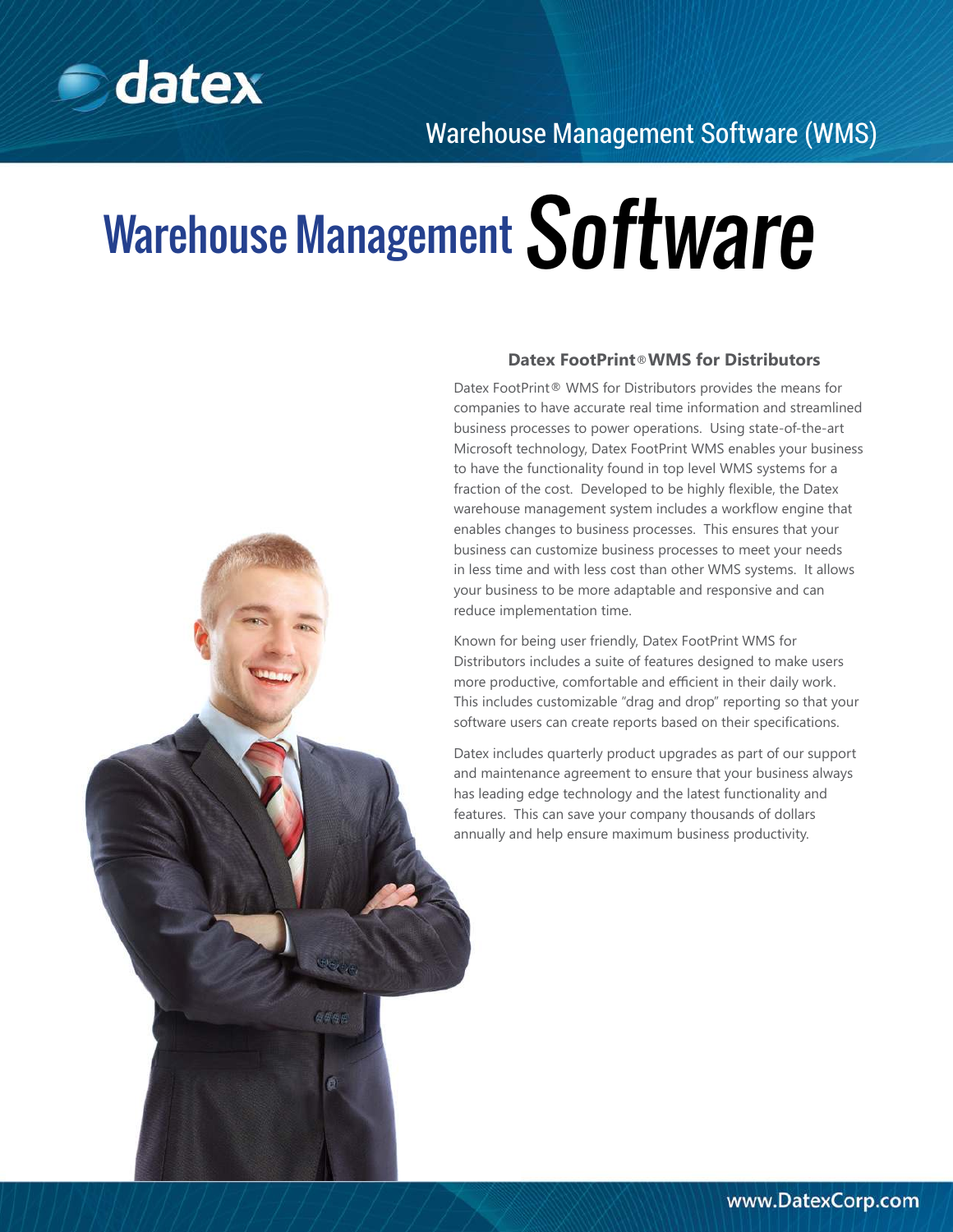

# Warehouse Management Software (WMS)

We desperately needed a versatile warehouse management system to keep and expand our customer base. After considering several companies, we selected Datex, not only because they stay on the cutting edge of technology, but also because they want to build relationships with their customers. ))<br>) "

**- Mari Scott, Del Norte Distribution**

# Key Features for a More Powerful Distribution Operation

### Integrates with Business Applications

Including ERP, accounting systems, MRP, TMS, material  $\sqrt{ }$ handling, shipping management and more to provide a seamless flow of data needed for day-to-day operations.

### Provides Accurate Real Time Inventory Tracking and Labor Savings



Works in combination with wireless technology, RF, barcodes, RFID and other solutions

### Order Management Capabilities

#### **Distributed Order Management**  $\sqrt{ }$

- Sales order splitting (split single sales order into smaller sub-orders to be filled from various DCs)
- Order distribution based on:
	- Delivery time
	- Aging stock
	- Inventory level

### $\sqrt{ }$ **Master Orders**

- Blanket Order Multiple Destinations
- Shipment Consolidation

#### $\sqrt{ }$ **Enterprise Level Order Fulfillment Metrics**

System provides global performance metrics to measure order fulfillment across the entire enterprise

### Inventory Management



Serialization/serial number control

### Real Time Inbound Processing

- $\checkmark$ Blind and bulk receiving
- ASN receiving
- $\checkmark$ Regular, partial blind receipt
- Catch/variable weight  $\blacktriangle$
- Automated scale tickets

### EDI Ready

- Including 940, 945, 850, 856 Compliance Label  $\checkmark$
- Other documents available upon request
- Shipping and Loading

## Multiple Site, Commodity, Customer, Currency and More

- $\sqrt{ }$ Full support for inventory in multiple locations including multiple warehouses, plants, sales offices, etc.
- $\blacktriangle$ Multi-site inventory and order visibility
	- **Multi-site receipts:** system can receive against the same purchase order at multiple facilities
	- **Inter-facility transfers:** system can transfer stock from one DC to another on one application
	- **Vendor order splitting:** system can change an inbound purchase order and have stock delivered from multiple sites
	- Multi commodity distribution services
	- Multi-customer inventory management capabilities
- $\mathbf{X}$ Multi-currency, language and units of measure

Multi-site visibility:

 $\blacktriangle$  $\blacktriangle$ 

- System provides full visibility of all inventory and orders in all facilities on one application
- 3PL visibility: system provides full visibility of inventory and orders in third party sites